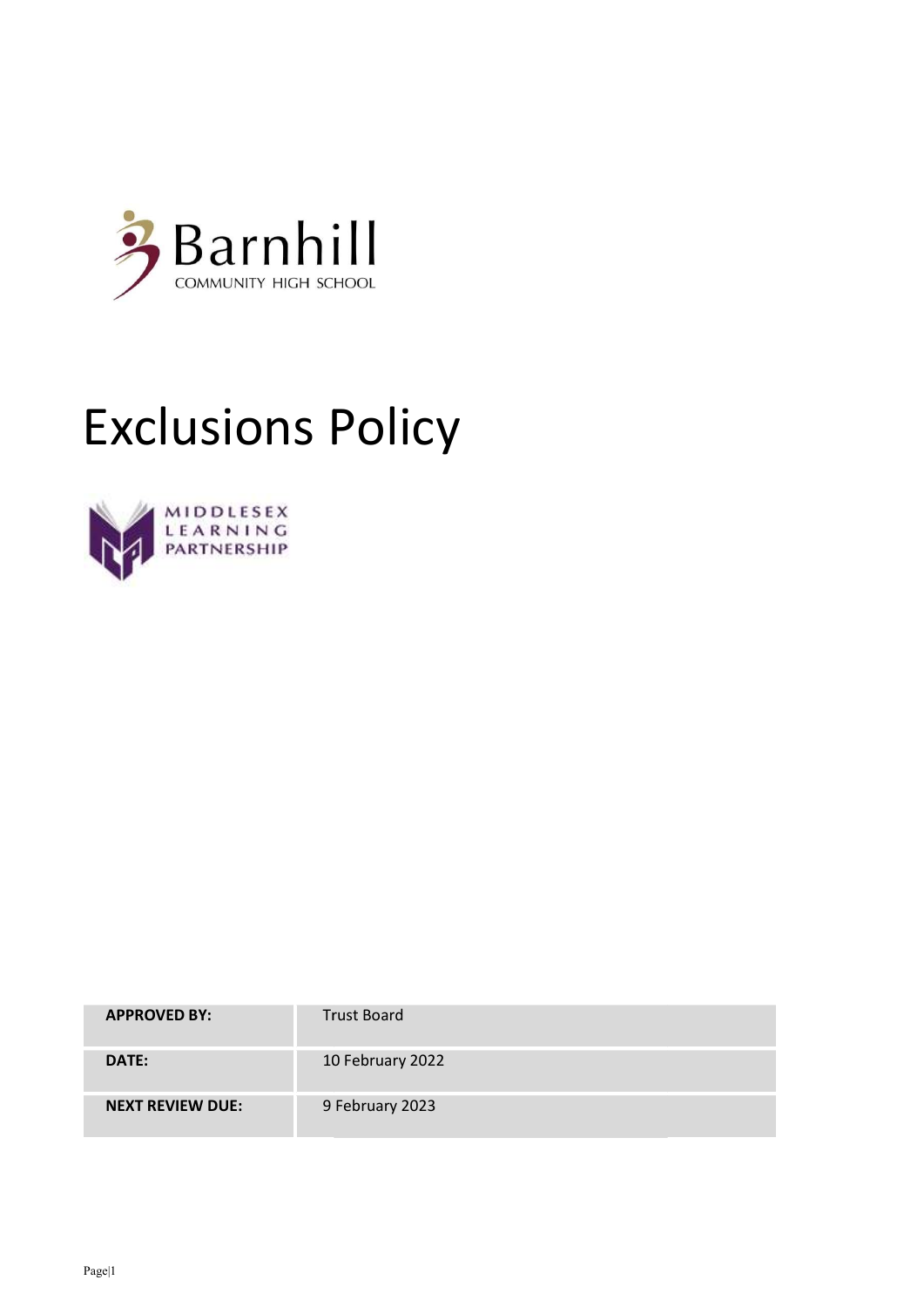## **Contents**

| Appendix 1: independent review panel training  Error! Bookmark not defined. |  |
|-----------------------------------------------------------------------------|--|

## 1. Aims

Our school aims to ensure that:

- The exclusions process is applied fairly and consistently
- The exclusions process is understood by governors, staff, parents and pupils plied fairly and consistently<br>derstood by governors, staff, parents and pupils<br>| happy<br>(not in education, employment or training)
- > Pupils in school are safe and happy
- Pupils do not become NEET (not in education, employment or training)

## 2. Legislation and statutory guidance

This policy is based on statutory guidance from the Department for Education: Exclusion from maintainedschools, academies and pupil referral units (PRUs) in England.

It is based on the following legislation, which outline schools' powers to exclude pupils:

- Section 52 of the Education Act 2002, as amended by the Education Act 2011
- The School Discipline (Pupil Exclusions and Reviews) (England) Regulations 2012
- Sections 64-68 of the School Standards and Framework Act 1998 In

addition, the policy is based on:

- ▶ Part 7, chapter 2 of the Education and Inspections Act 2006, which looks at parental responsibility for excluded pupils Part 7, chapter 2 of the <u>Education and Inspections Act 2006</u>, which looks at parental responsibility for excluded<br>pupils<br>Section 579 of the <u>Education Act 1996</u>, which defines 'school day'<br>The <u>Education (Provision of Ful</u> n the following legislation, which outline schools' powers to exclude pupils:<br>52 of the Education Act 2002, as amended by the Education Act 2011<br>ool Discipline (Pupil Exclusions and Reviews) (England) Regulations 2012<br>5 64
- Section 579 of the Education Act 1996, which defines 'school day'
- The Education (Provision of Full-Time Education for Excluded Pupils) (England)(Amendment) Regulations 2014 Time Education for Excluded Pupils) (England) Regulations 2007, as amended by<br>-Time Education for Excluded Pupils) (England)(Amendment) Regulations 2014<br>g agreement and articles of association.<br>dteacher, can exclude a pupi

This policy complies with our funding agreement and articles of association.

## 3. The decision to exclude

Only the headteacher, or acting headteacher, can exclude a pupil from school. A permanent exclusion will be taken as a last resort.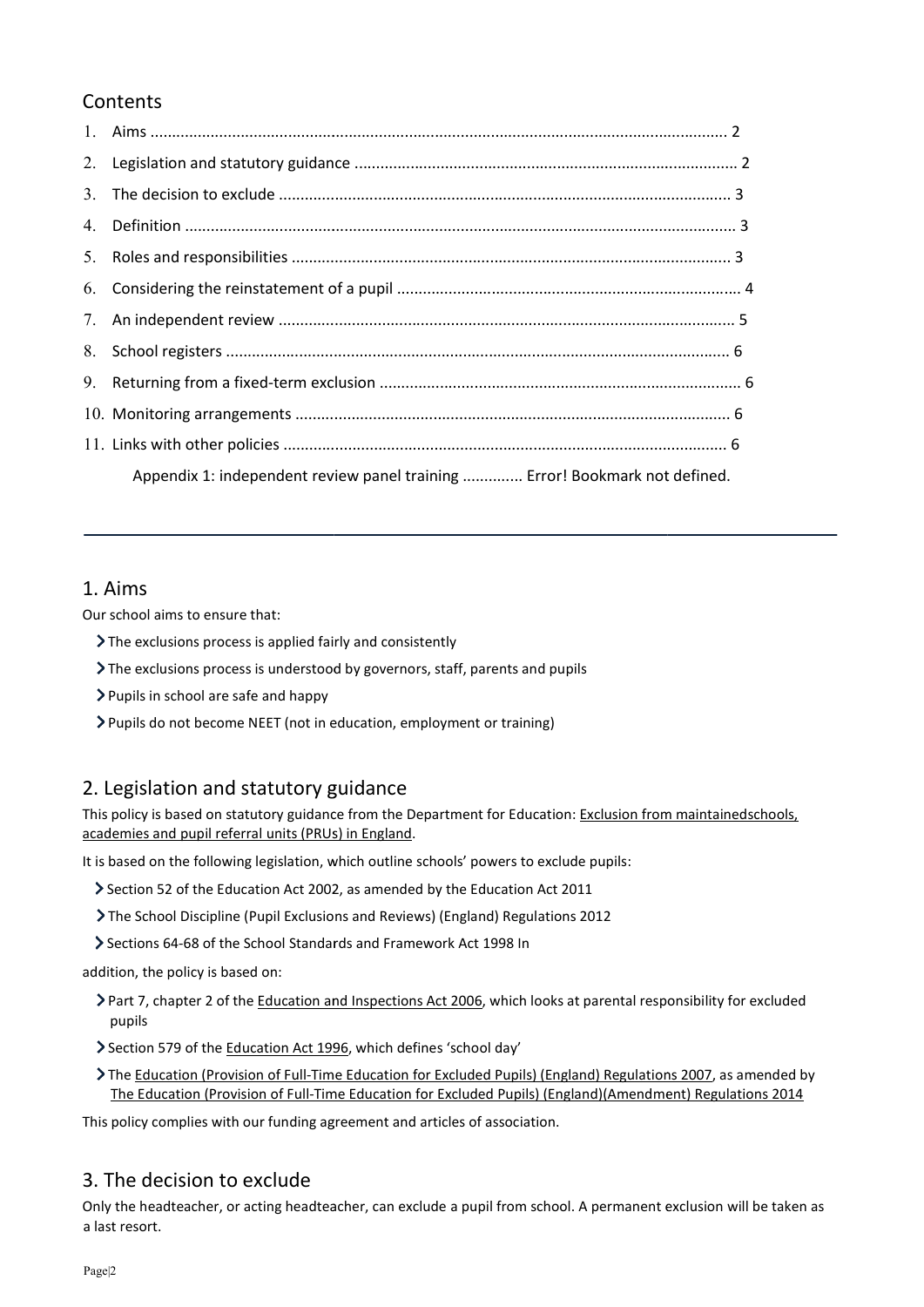Our school is aware that off-rolling is unlawful. Ofsted defines off-rolling as:

"…the practice of removing a pupil from the school roll without a formal, permanent exclusion or by encouraging a parent to remove their child from the school roll, when the removal is primarily in the interests of the school rather than in the best interests of the pupil." interests of the school rather than in the best interests of the pupil."

We are committed to following all statutory exclusions procedures to ensure that every child receives an education in a safe and caring environment.

A decision to exclude a pupil will be taken only:

- In response to serious or persistent breaches of the school's behaviour policy, and
- $\geq$  If allowing the pupil to remain in school would seriously harm the education or welfare of others

Before deciding whether to exclude a pupil, either permanently or for a fixed period, the headteacher will:

- Consider all the relevant facts and evidence, including whether the incident(s) leading to the exclusion were provoked
- Allow the pupil to give their version of events
- Consider if the pupil has special educational needs (SEN)

#### 4. Definition

For the purposes of exclusions, school day is defined as any day on which there is a school session. Therefore, INSET or staff training days do not count as a school day.

#### 5. Roles and responsibilities

#### 5.1 The headteacher

Informing parents

The headteacher will immediately provide the following information, in writing, to the parents of an excluded pupil:

- $\sum$  The reason(s) for the exclusion
- The length of a fixed-term exclusion or, for a permanent exclusion, the fact that it is permanent
- Information about parents' right to make representations about the exclusion to the governing board and how the pupil may be involved in this
- Where there is a legal requirement for the governing board to meet to consider the reinstatement of a pupil, and that parents have a right to attend a meeting, be represented at a meeting (at their own expense) and to bring a friend We are committed to following all statutory exclusions procedures to ensure that every child receives an education in<br>
a safe and caring environment.<br>  $\lambda$  decision to exclude a pupil will be taken only:<br>  $\lambda$  in response

The headteacher will also notify parents by the end of the afternoon session on the day their child is excluded that for the first 5 school days of an exclusion, or until the start date of any alternative provision where this is earlier, parents are legally required to ensure that their child is not present in a public place during school hours without a good reason. Parents may be given a fixed penalty notice or prosecuted if they fail to do this.

If alternative provision is being arranged, the following information will be included when notifying parents of an exclusion: required to ensure that their child is not present in a public place during school hours without a god<br>rents may be given a fixed penalty notice or prosecuted if they fail to do this.<br>ve provision is being arranged, the fo

 $\sum$  The start date for any provision of full-time education that has been arranged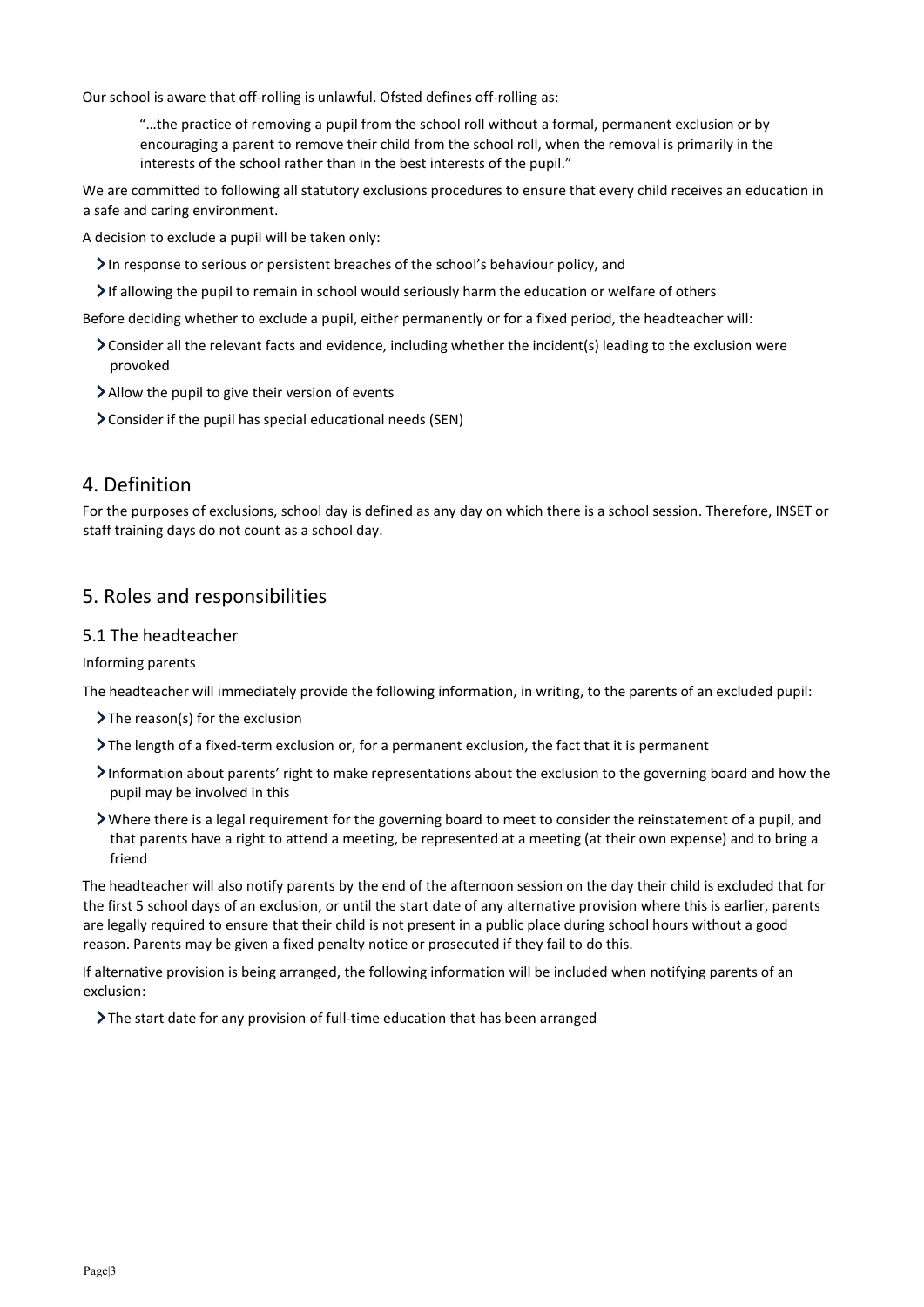The start and finish times of any such provision, including the times for morning and afternoon sessions, where relevant

- The address at which the provision will take place
- Any information required by the pupil to identify the person they should report to on the first day

Where this information on alternative provision is not reasonably ascertainable by the end of the afternoon session, it may be provided in a subsequent notice, but it will be provided no later than 48 hours before the provision is due to It alter this information required by the pupil to identify the person they should report to on the first day<br>Where this information on alternative provision is not reasonably ascertainable by the end of the afternoon sess which case the information can be provided with less than 48 hours' notice with parents' consent.

Informing the governing board and local authority

The headteacher will immediately notify the governing board and the local authority (LA) of: informing the governing board and local authority<br>Informing the governing board and local authority<br>The headteacher will immediately notify the governing board and the local authority (LA<br> $\lambda$ A permanent exclusion, includi

- $\geq$  A permanent exclusion, including when a fixed-period exclusion is made permanent
- Exclusions which would result in the pupil being excluded for more than 5 school days (or more than 10 lunchtimes) in a term
- $\geq$  Exclusions which would result in the pupil missing a public examination

For a permanent exclusion, if the pupil lives outside the LA in which the school is located, the headteacher will also immediately inform the pupil's 'home authority' of the exclusion and the reason(s) for it without delay. > Exclusions which would result in the pupil missing a public examination<br>For a permanent exclusion, if the pupil lives outside the LA in which the school is located, the headteacher will als<br>immediately inform the pupil's

For all other exclusions, the headteacher will notify the governing board and LA once a term.

#### 5.2 The governing board

Responsibilities regarding exclusions is delegated to the disciplinary committee.

The disciplinary committeehas a duty to consider the reinstatement of an excluded pupil (see section 6).

Provision does not have to be arranged for pupils in the final year of compulsory education who do not have any further public examinations to sit.

#### 5.3 The LA

For permanent exclusions, the LA is responsible for arranging suitable full-time education to begin no later than the sixth day of the exclusion.

## 6. Considering the reinstatement of a pupil

The disciplinary committee will consider the reinstatement of an excluded pupil within 15 school days of receiving the notice of the exclusion if: The disciplinary committee will consider the reinstatement of an excluded pupil within 15 school days of receiving the notice of the exclusion if:<br>The exclusion is permanent<br>It is a fixed-term exclusion which would bring t

- The exclusion is permanent
- in a term
- It would result in a pupil missing a public examination

It would result in a pupil missing a public examination<br>If requested to do so by parents, the disciplinary committee will consider the reinstatement of an excluded pupil within 50 school days of receiving notice of the exclusion if the pupil would be excluded from school for more than 5 school days, but less than 15, in a single term. 50 school days of receiving notice of the exclusion if the pupil would be excluded from school for more than 5 school<br>days, but less than 15, in a single term.<br>Where an exclusion would result in a pupil missing a public ex ception to this is where alternative provission is to be provided beformation can be provided with less than 48 hours' notice with pare<br>reming board and local authority<br>will immediately notify the governing board and the l

reinstatement of the pupil before the date of the examination. If this is not practicable, the disciplinary committee will reinstatement of the pupil before the date of the examination. If this is n<br>consider the exclusion and decide whether or not to reinstate the pupil.

The disciplinary committee can either:

- Decline to reinstate the pupil, or
- Direct the reinstatement of the pupil immediately, or on a particular date

Direct the reinstatement of the pupil immediately, or on a particular date<br>In reaching a decision, the disciplinary committee will consider whether the exclusion was lawful, reasonable and procedurally fair and whether the headteacher followed their legal duties. They will decide whether or not a fact is true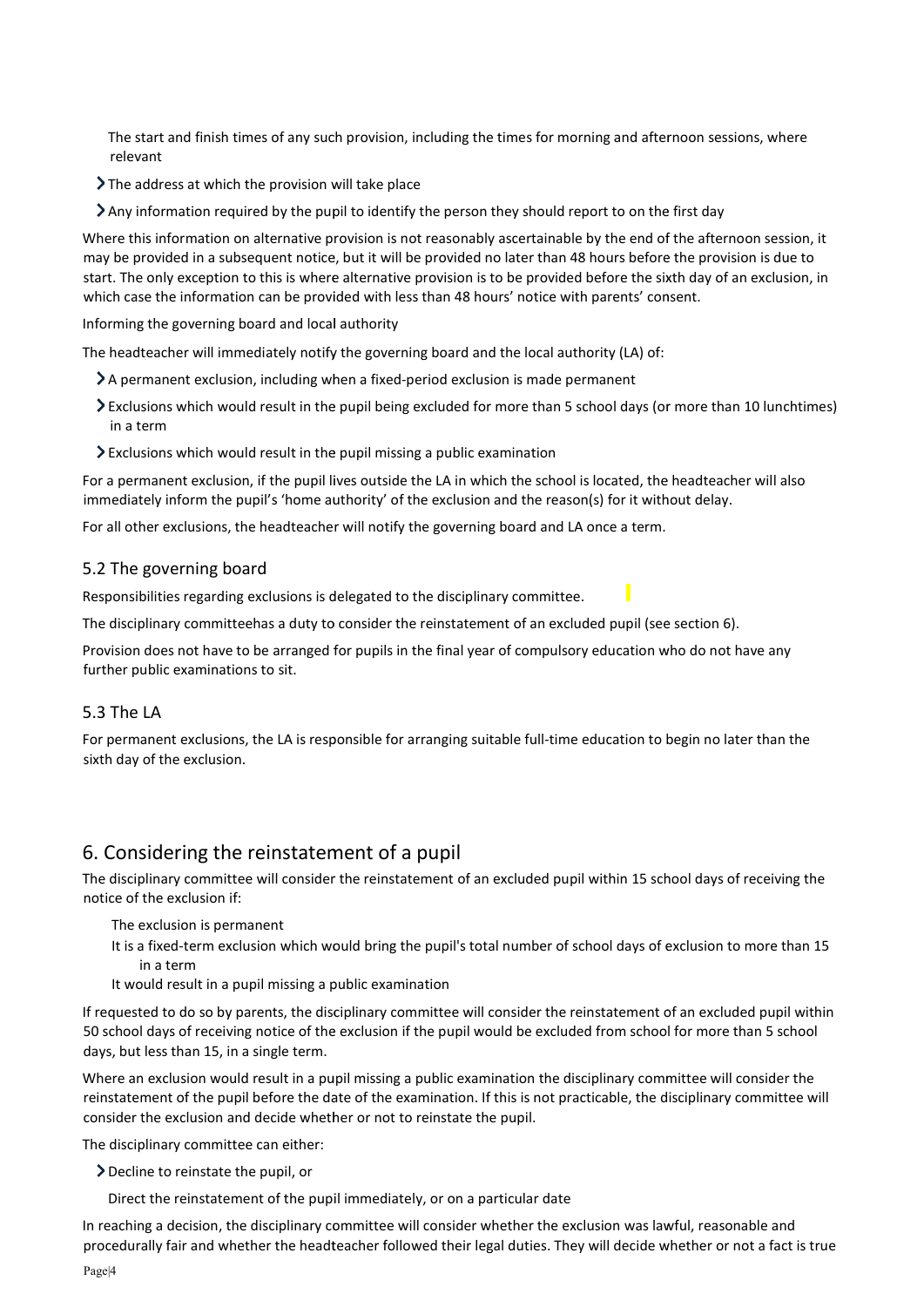'on the balance of probabilities', which differs from the criminal standard of 'beyond reasonable doubt', as well as any evidence that was presented in relation to the decision to exclude.

Minutes will be taken of the meeting, and a record of evidence considered kept. The outcome will also be recorded on the pupil's educational record. was presented in relation to the decision to exclude.<br>e taken of the meeting, and a record of evidence considered kept. The outcome will also be record<br>ucational record.<br>y committee will notify, in writing, the headteacher

The disciplinary committee will notify, in writing, the headteacher, parents and the LA of its decision, along with reasons for its decision, without delay.

Where an exclusion is permanent, the disciplinary committee decision will also include the following:

 $\sum$  The fact that it is permanent

Notice of parents' right to ask for the decision to be reviewed by an independent review panel, and: is an exclusion is permanent, the disciplinary committee decision will also include the following:<br>
The fact that it is permanent<br>
Notice of parents' right to ask for the decision to be reviewed by an independent review pa

- The date by which an application for an independent review must be made
- The name and address to whom an application for a review should be submitted
- That any application should set out the grounds on which it is being made and that, where appropriate, reference to how the pupil's SEN are considered to be relevant to the exclusion • That any application should set out the grounds on which it is being made and that, where<br>appropriate, reference to how the pupil's SEN are considered to be relevant to the exclusion<br>• That, regardless of whether the exc
- the Trust to appoint an SEN expert to attend the review
- Details of the role of the SEN expert and that there would be no cost to parents for this appointment
- That parents must make clear if they wish for an SEN expert to be appointed in any application for a review the Trust to appoint an SEN expert to attend the review<br>Details of the role of the SEN expert and that there would be no cost to parents for this appointment<br>That parents must make clear if they wish for an SEN expert to b
- That parents may, at their own expense, appoint someone to make written and/or oral That representations to the panel, and parents may also bring a friend to the review
- That if parents believe that the exclusion has occurred as a result of discrimination, they may make a claim under the Equality Act 2010 to the first-tier tribunal (special educational needs and disability), in the case of disability discrimination, or the county court, in the case of other forms of discrimination. A claim of discrimination made under these routes should be lodged within 6 months of the date on which the discrimination is alleged to have taken place representations to the panel, and parents may also bring a friend to the review<br>parents believe that the exclusion has occurred as a result of discrimination, they may make a claim under<br>uality Act 2010 to the first-tier t a review should be submitted<br>which it is being made and that, where<br>onsidered to be relevant to the exclusion<br>recognised SEN, parents have a right to requi<br>view<br>would be no cost to parents for this appoint<br>N expert to be a

#### 7. An independent review

If parents apply for an independent review, the Trustwill arrange for an independent panel to review the decision of the governing board not to reinstate a permanently excluded pupil.

Applications for an independent review must be made within 15 school days of notice being given to the parents bythe disciplinary committeeof its decision to not reinstate a pupil.

A panel of 3 or 5 members will be constituted with representatives from each of the categories below. Where a 5 disciplinary committeeof its decision to not reinstate a pupil.<br>A panel of 3 or 5 members will be constituted with representatives from each of the categories below. Where a 5-<br>member panel is constituted, 2 members will c the headteacher category.

- A lay member to chair the panel who has not worked in any school in a paid capacity, disregarding any experience as a school governor or volunteer A lay member to chair the panel who has not worked in any school in a paid capacity, disregarding any experienc<br>as a school governor or volunteer<br>School governors who have served as a governor for at least 12 consecutive m
- they have not been teachers or headteachers during this time
- Headteachers or individuals who have been a headteacher within the last 5 years A person

may not serve as a member of a review panel if they:

Are a member/director of the Trust, or governing board of the excluding school

Are the headteacher of the excluding school, or have held this position in the last 5 years

- Are an employee of the Trust, or the governing board, of the excluding school (unless they are employed as a headteacher at another school) is a member of a review panel if they:<br>
ber/director of the Trust, or governing board of the excluding school<br>
dteacher of the excluding school, or have held this position in the last 5 years<br>
loyee of the Trust, or the go
- Have, or at any time have had, any connection with the Trust, school, governing board, parents or pupil, or the incident leading to the exclusion, which might reasonably be taken to raise doubts about their impartially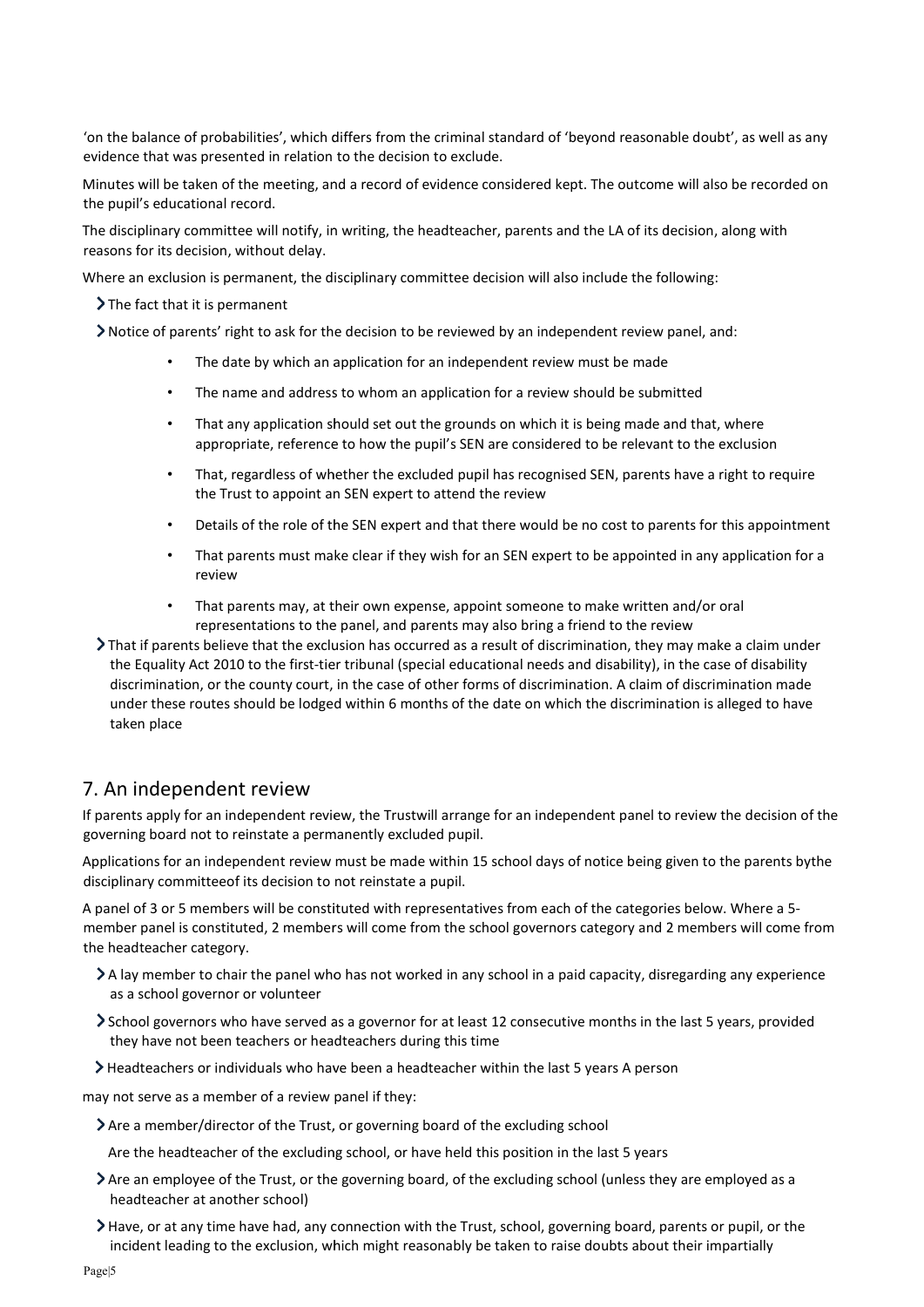Have not had the required training within the last 2 years (see appendix 1 for what training must cover) A clerk<br>be appointed to the panel.<br>independent panel will decide one of the following:

will be appointed to the panel.

The independent panel will decide one of the following:

- Uphold the governing board's decision
- Recommend that the governing board reconsiders reinstatement
- Quash the governing board's decision and direct that they reconsider reinstatement (only when the decision is judged to be flawed)

The panel's decision can be decided by a majority vote. In the case of a tied decision, the chair has the casting vote.

#### 8. School registers

A pupil's name will be removed from the school admissions register if:

- 15 school days have passed since the parents were notified of the exclusion panel's decision to not reinstate the pupil and no application has been made for an independent review panel, or that they reconsider reinstatement (only when the decision is<br>
i udged to be flawed)<br>
The panel's decision can be decided by a majority vote. In the case of a tied decision, the chair has the casting vote.<br> **S.** School reg
	- The parents have stated in writing that they will not be applying for an independent review panel

Where an application for an independent review has been made, the governing board will wait until that review has concluded before removing a pupil's name from the register.

Where alternative provision has been made for an excluded pupil and they attend it, code B (education offsite) or code D (dual registration) will be used on the attendance register. in for an independent review has been made, the governing board will wait until that review has moving a pupil's name from the register.<br>The attendance attendance attendance attendance pupil and the attend it, code B (educ

Where excluded pupils are not attending alternative provision, code E (absent) will be used.

## 9. Returning from a fixed-term exclusion

Following a fixed-term exclusion, a re-integration meeting will be held involving the pupil, parents, a member of senior staff and other staff, where appropriate. Following a fixed-term exclusion, a re-integration meeting will be held involving the pupil, parent<br>staff and other staff, where appropriate.<br>The following measures may be implemented when a pupil returns from a fixed-term

## 10. Monitoring arrangements Monitoring

The deputy headteacher monitors the number of exclusions every term and reports back to the headteacher. They also The deputy back to the liaise with the local authority to ensure suitable full-time education for excluded pupils. The following measures may be implemented when a pupil returns from a fixed-term exclusion:<br>
10. Monitoring arrangements<br>
The deputy headteacher monitors the number of exclusions every term and reports back to the headteac

This policy will be reviewed by the headteacher every 3 years. At every review, the policy will be shared with the governing board.

## 11. Links with other policies

This exclusions policy is linked to our

- Behaviour policy
- SEN policy and information report

#### Appendix 1: Independent review panel training

The Trust must ensure that all members of an independent review panel and clerks have received training within the 2 years prior to the date of the review.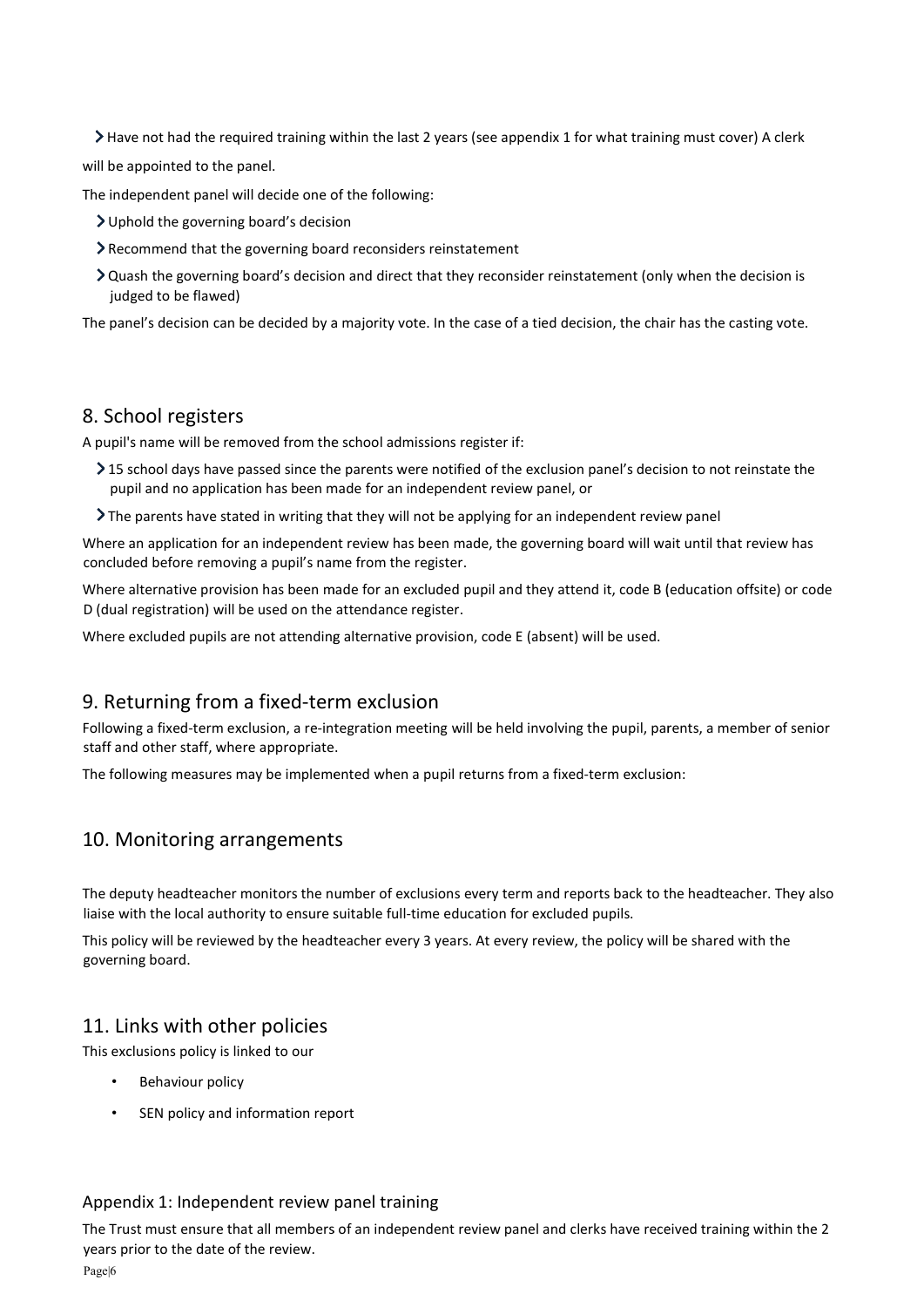Training must have covered:

- The requirements of the primary legislation, regulations and statutory guidance governing exclusions, which would include an understanding of how the principles applicable in an application for judicial review relate to the panel's decision making The requirements of the primary legislation, regulations and statutory guidance governing exclusions, which<br>include an understanding of how the principles applicable in an application for judicial review relate to the<br>deci
- The need for the panel to observe procedural fairness and the rules of natural justice
- > The role of the chair and the clerk of a review panel
- The duties of headteachers, governing boards and the panel under the Equality Act 2010
- The effect of section 6 of the Human Rights Act 1998 (acts of public authorities unlawful if not compatible with certain human rights) and the need to act in a manner compatible with human rights protected by that Act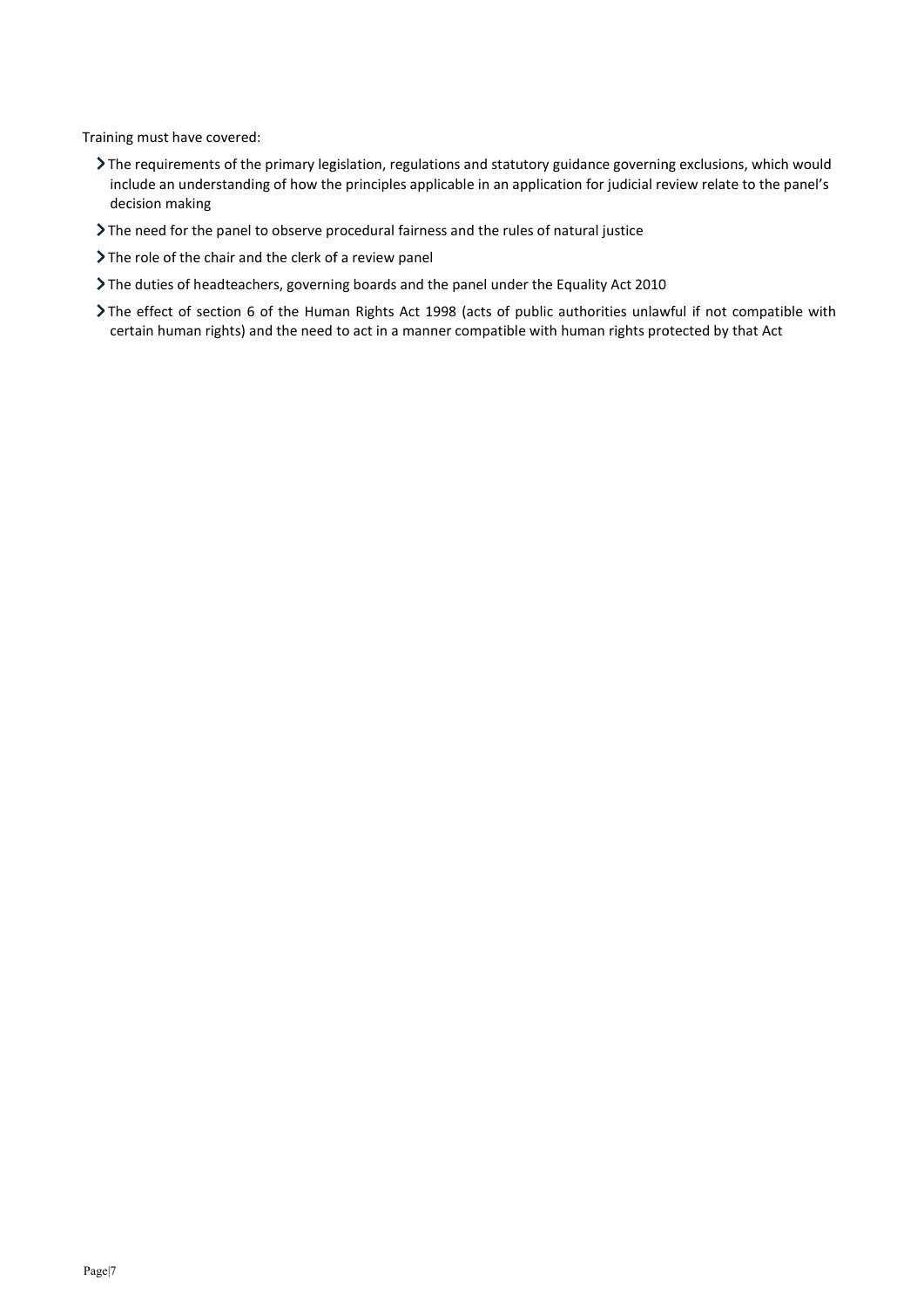

# Exclusion policy: coronavirus addendum

## Contents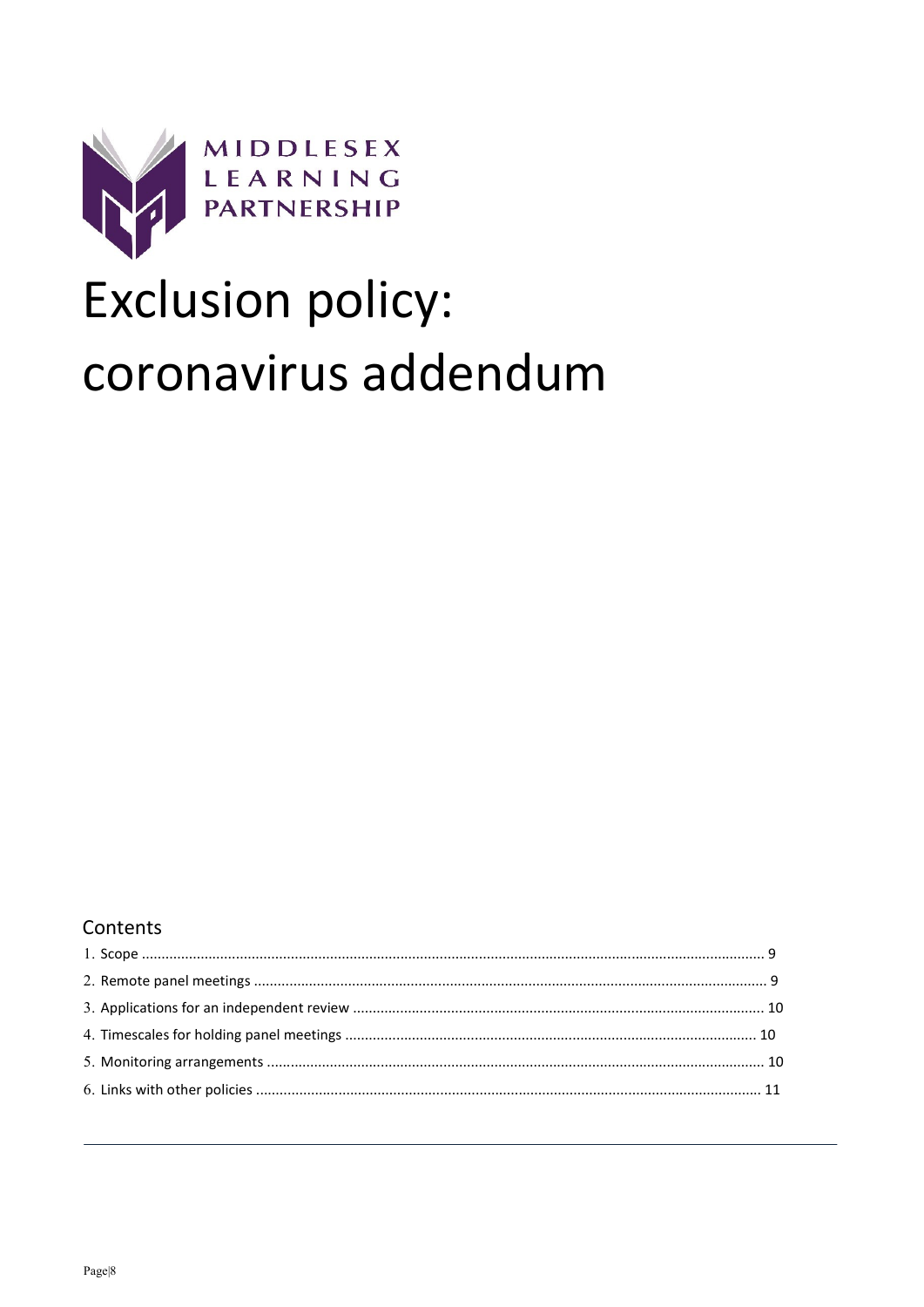## 1. Scope

This addendum applies for the duration of time that the Department for Education's (DfE's) statutory guidance on<br>temporary changes to exclusions during COVID-19 is in place. temporary changes to exclusions during COVID-19 is in place.

It sets out temporary changes to our normal exclusion policy. Pupils, parents and staff should continue to follow our normal exclusion policy with respect to anything not covered in this addendum. It sets out temporary changes to our normal exclusion policy. Pupils, parents and staff should continue to follow our<br>normal exclusion policy with respect to anything not covered in this addendum.<br>We may need to amend or a

any changes to staff, parents and pupils.

## 2. Remote panel meetings

For exclusions occurring between 1 June 2021 and 24 March 2022, any meeting of a governing board exclusion panel or an independent review panel (IRP) will be held via remote access if:

It is not reasonably practicable for the meeting to take place in person, within the usual timescales, due to coronavirus It is not reasonably practicable for the meeting to take place in person, within the usual tire<br>oronavirus<br>Our governing board (or the arranging authority, if the meeting is an IRP) is satisfied that:

- All participants agree to the use of remote access
- All participants have access to the technology which will allow them to hear and speak throughout the All participants have access to the technology which will allow them to hear and speak thro<br>meeting, and (if a live video link is used) to see the other participants and be seen by them
- All participants will be able to put across their point of view or fulfil their function
- The meeting can be held fairly and transparently via remote access

All participants will be able to put across their point of view or fulfil their function<br>The meeting can be held fairly and transparently via remote access<br>During remote meetings, procedural requirements will remain as nor representative join the meeting.

#### 2.1 Responsibilities of the governing board or arranging authority

Our governing board (or the arranging authority in the case of an IRP meeting) will make sure the conditions above are<br>met before a meeting takes place. When determining this, they will assess: met before a meeting takes place. When determining this, they will assess:

- $\sum$  The facts of the individual case
- The circumstances in which a meeting in person could be expected to take place
- $\sum$  The needs of the participants (as far as this is possible)
- > The latest public health guidance

Ahead of the meeting, our governing board (or the arranging authority) will:

- Explain to participants what technology they propose to use
- The circumstances in which a meeting in person could be expected to take place<br>The needs of the participants (as far as this is possible)<br>The latest public health guidance<br>d of the meeting, our governing board (or the arra result in the meeting being delayed
- Take reasonable steps to facilitate participants' access to the technology required

If, once the meeting being delayed<br>Take reasonable steps to facilitate participants' access to the technology required<br>If, once the meeting starts, it cannot proceed fairly (for example, because a participant cannot access governing board or the IRP will adjourn the meeting.

## 3. Applications for an independent review

governing board or the IRP will adjourn the meeting.<br>3. Applications for an independent review<br>For exclusions occurring between 1 June 2021 and 24 March 2022, applications for an independent review must be made within 25 school days (as opposed to 15 school days as outlined in our normal policy) of notice being given to the parents by the governing board of its decision to not reinstate a pupil. made within 25 school days (as opposed to 15 school days as outlined in our normal policy) of notice being given to the<br>parents by the governing board of its decision to not reinstate a pupil.<br>The school will wait for 25 s dor add to this addendum as circumstances or official guidance changes<br>
meetings<br>
meetings<br>
petween 1 June 2021 and 24 March 2022, any meeting of a governing is<br>
petween 1 June 2021 and 24 March 2022, any meeting of a gove

permanently excluded pupil from the admissions register.